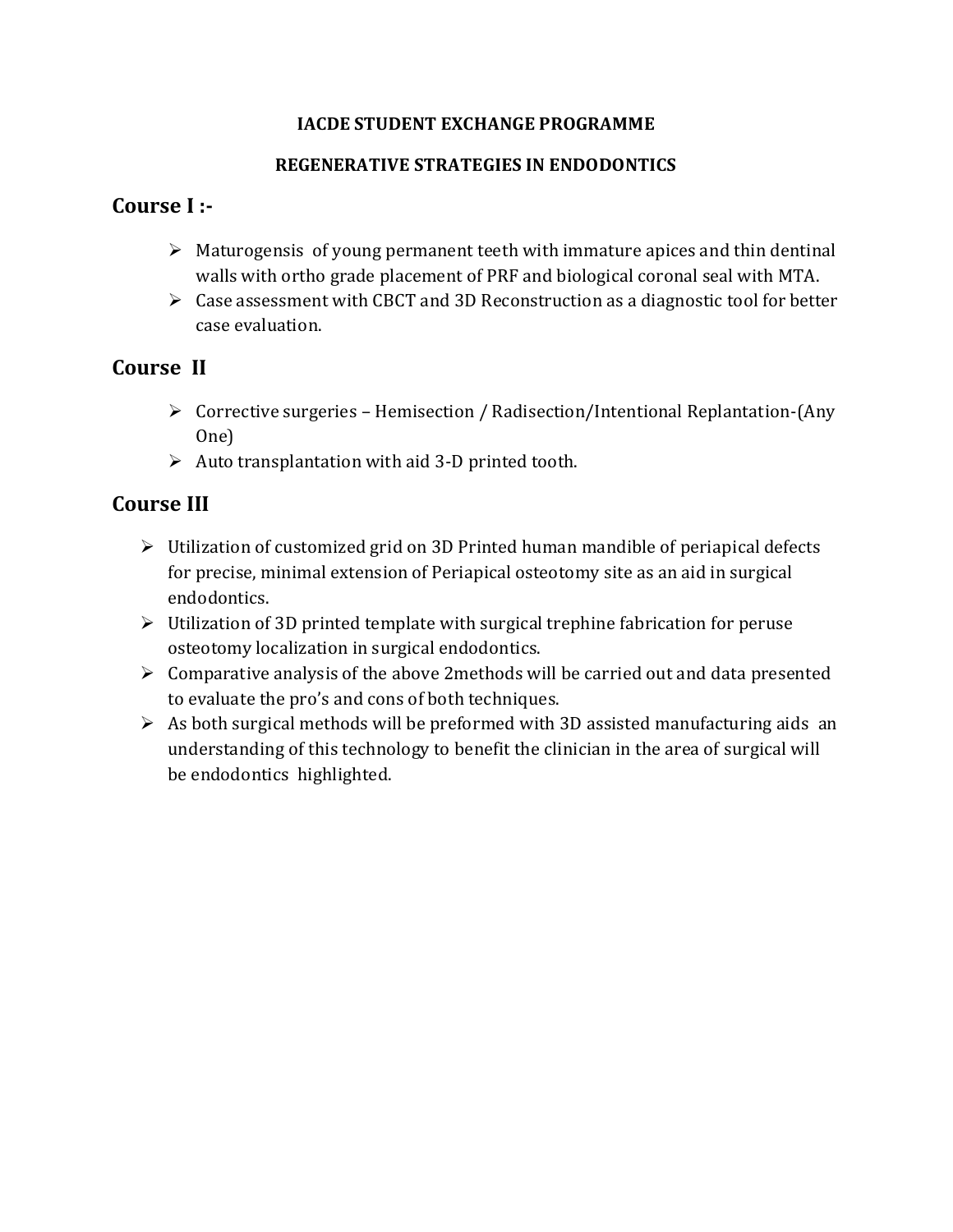Day & Month : \_\_\_\_\_\_\_\_\_\_\_\_\_\_\_\_\_\_\_\_\_\_\_

No Of candidates:

No Of days: 3

Day 1 – 9:30 – 12:30 - Lecture Sessions (3 Hrs) 1:30 – 3:30 - Lecture Sessions (2 Hrs) Day 2 – Demo on3D assisted manufacturing aids in PA surgeries. 9:30 – 12:30 – Course I 12:30 – 3:30 - Course II Day 3 – Live – Demo on Corrective surgeries.

9:30 – 12:30 – Course III

12:30 – 3:30 - Auto transplantation

Course fee: 3000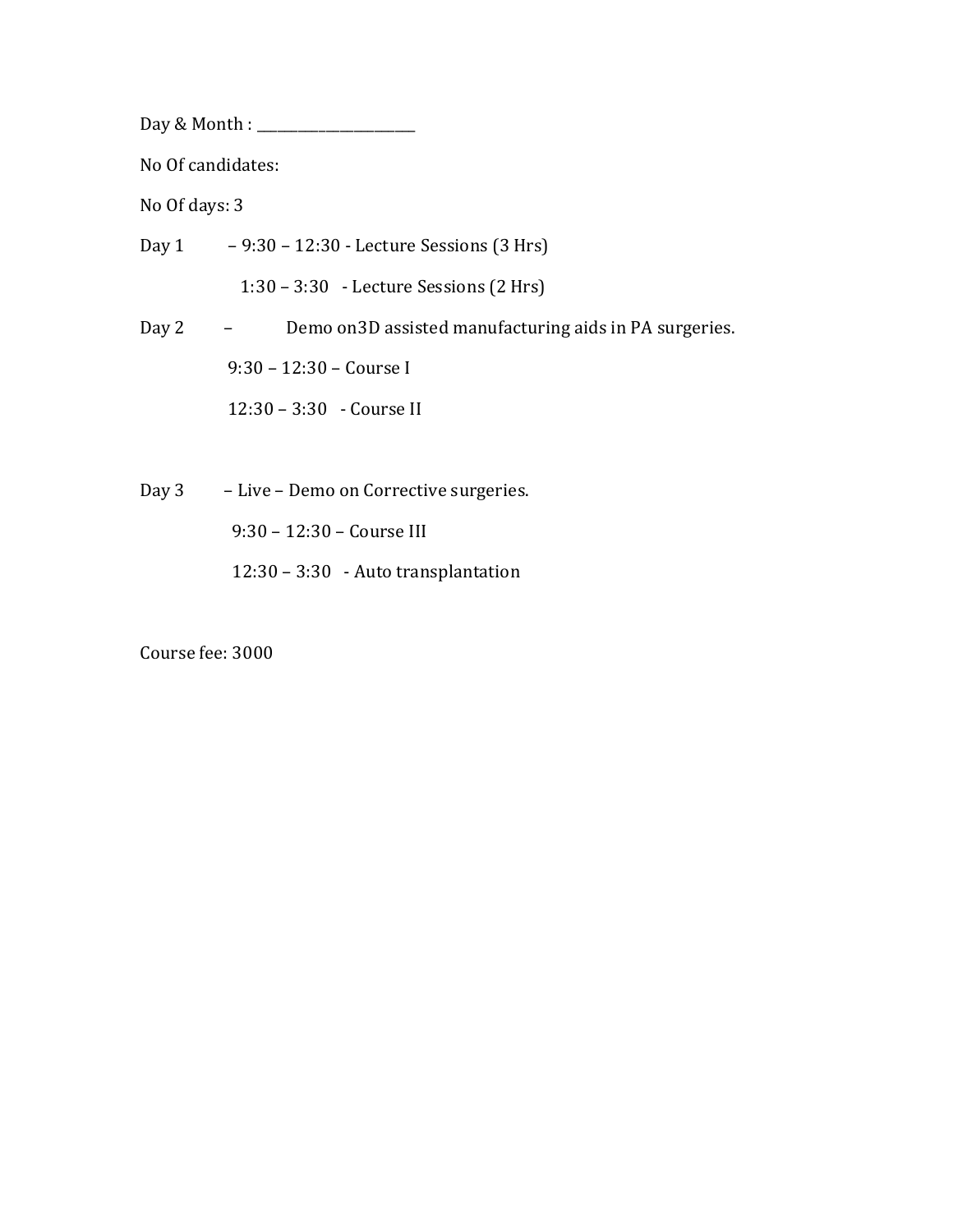## **IACDE STUDENT EXCHANGE PROGRAMME**

#### **REGENERATIVE STRATEGIES IN ENDODONTICS**

#### **COURSE OBJECTIVES:**

- 1. To understand the basic principles behind regenerative aspects in Endodontic therapy and periradicular surgeries.
- 2. To provide an update on the regenerative protocol and its clinical significance.
- 3. Case selection and treatment planning approaches in regenerative therapy.
- 4. Practical application about the preparation of first and second generation platelet derived regenerative modalities.
- 5. Various placement techniques and its impact in clinical outcomes.
- 6. To understand the role of scaffolds in revascularization/ regenerative procedures.
- 7. To provide an understanding in the areas of stem cell therapy & the role of growth factors in tissue engineering.
- 8. Significance of coronal seal and methods of obtaining the same with MTA ( including material aspects)
- 9. LSTR therapy and preparation of modified triple antibiotic paste.
- 10. Future scope for research and update on recent advances in regenerative treatment modalities.

## **Course I :-**

- $\triangleright$  Maturogensis of young permanent teeth with immature apices and thin dentinal walls with ortho grade placement of PRF and biological coronal seal with MTA.
- $\triangleright$  Case assessment with CBCT and 3D Reconstruction as a diagnostic tool for better case evaluation.